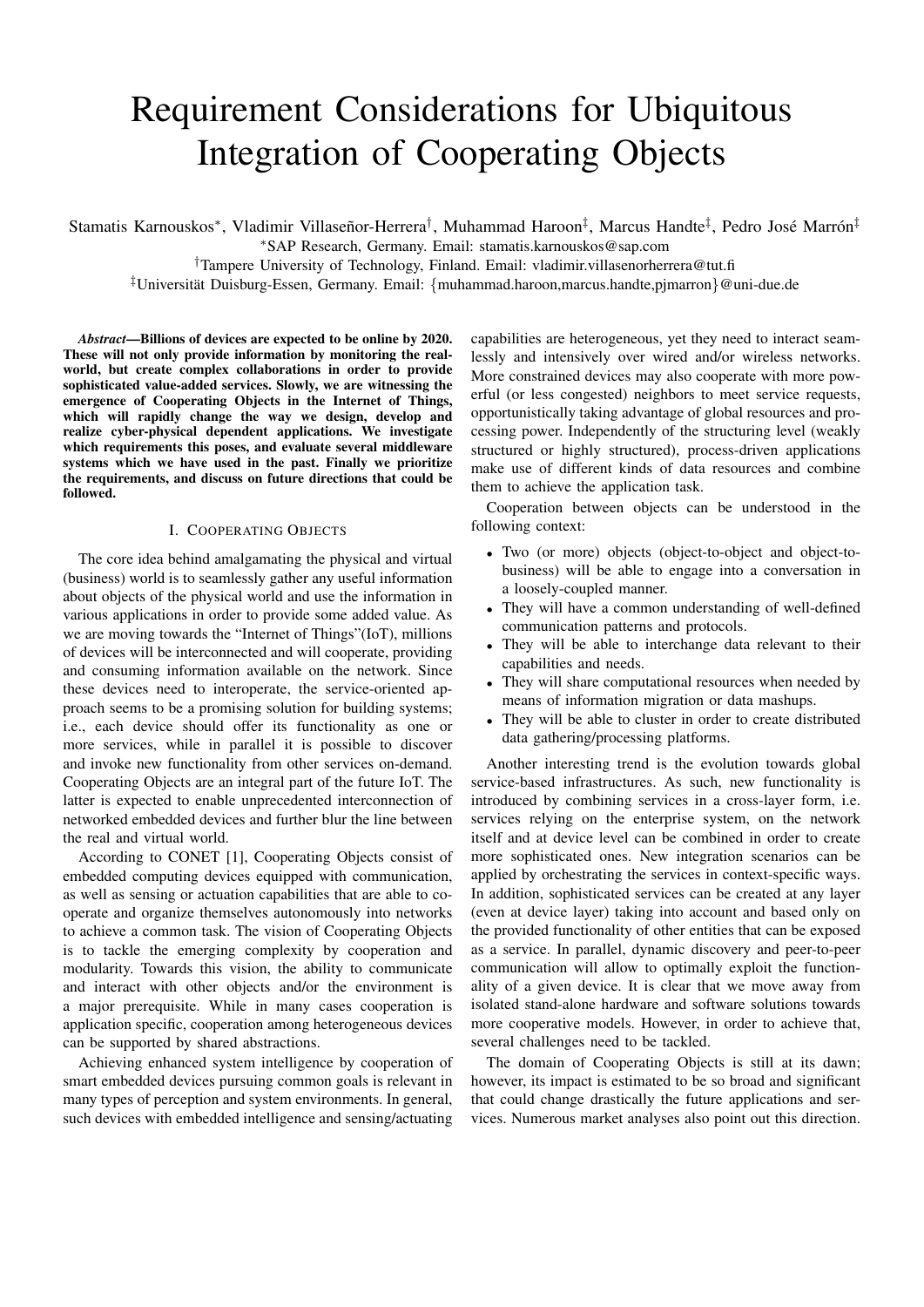It is important to understand that Cooperating Objects is a huge domain with applications spawning several fields, and, therefore, it is very difficult to set the limits and estimate its total value. However, the issue of ubiquitous integration is common to all domains and seen as a key challenge that must be overcome to realize cooperation and collaboration.

## II. REQUIREMENTS FOR COOPERATING OBJECTS

There are several requirements that have to be tackled at a sufficient level in order to enable easy integration of Cooperating Objects. Basically we see two modes of cooperation: (i) standalone, where devices discover and interact with each other on a standalone mode without significantly depending on the existence of third-parties, and (ii) infrastructure assisted, where devices cooperate with each other and third-parties by heavily depending on infrastructure services. Based on our experiences coming from multiple industry and R&D projects (an overview is depicted in Table I), we see several requirements for the Ubiquitous Integration of Cooperating Objects (UICO).

Adding cooperation in the context we analyzed, makes it imperative to have a look from a different angle i.e. that of integration with the goal of cooperation.

*Req. 1 – Dynamic collaboration*: Devices with embedded intelligence and sensing/actuating capabilities should be able to dynamically collaborate in the environment and provide services to the user (e.g. a service, another device or an enduser).

*Req. 2 – Extensibility*: Flexible support for extending the capabilities of a device is needed. Cooperating Objects is a rapidly developing domain and implementation should take into consideration future growth. Since extensions can be made through the addition of new functionality or modification of existing one, change support should be there while minimizing impact to existing system functions.

*Req. 3 – Resource utilization*: Optimal management of resources at the local (device) as well as non-local (groups, global view) level is needed. As most of the cooperating devices are expected to be resource constrained, the resource utilization should be considered and possibly captured in a cooperation context. For instance, it should be possible that resource-scarce devices exploit the capabilities of the devices with more resources, and opportunistically take advantage of the resources in the surroundings if it makes sense from the strategy/performance viewpoint.

*Req. 4 – Description of objects (interface)*: Implementation independent description of the object that can be used by both implementer and requester is needed. This will enable decoupling of design and actual implementation, which will enable cooperating concepts to be developed in a loosely coupled way with respect to the actual software and hardware available.

*Req. 5 – Semantic description capabilities*: Semantics and ontologies should be used to enforce the dynamic interpretation of things and used as input for reasoning systems. An object should be able to not only understand that cooperation is possible, but also to assess what impact the cooperation might have e.g. on the resources, time, processor utilization, etc. as well as describe constraints of capabilities of the specific cooperation.

*Req. 6 – Inheritance/polymorphism*: It would make sense to have a way to form new objects using objects that have already been defined. This will enable easy programming as code can be reused. At a later stage one can move towards the Composite Reuse Principle which enables polymorphic behavior and code reuse by containing other classes which implement the desired functionality.

*Req. 7 – Composition/orchestration*: Generation and execution of work-plans between objects, services and other resources in order to promote their interaction should be supported.

*Req. 8 – Pluggability*: Dynamic interaction with newly plugged-in and previously unknown objects. This refers not only to software but also to hardware; typical examples include communication, computation, behavior, etc. and calls for a component-based approach where things can be combined to customize existing behavior or to deliver more complex ones. Cooperating objects supporting pluggability will enable thirdparty developers to create capabilities to extend them, easy ways of adding new features, reduced size and independent application development, etc.

*Req. 9 – Service discovery*: Cooperating Objects must support a mechanism for each node to make its services known to the system and also to allow querying for services. Automatic service discovery will allow us to access them in a dynamic way without having explicit task knowledge and the need of a priori binding. The last would also enable system scalability and support the composable approach of services.

*Req. 10 – (Web) service direct device access*: Enterprise applications must be able not only to discover but, in many cases, also to communicate directly with devices, and consume the services they offer. The need to bypass intermediates and directly acquire specific data from the device may offer business benefits and rapid development, deployment, and change management. Additional support, e.g. the capability of event notifications from the device side to which other services can subscribe, may provide optimization advantages.

*Req. 11 – (Web) service indirect device access (gateway)*: Gateways might glue to the Cooperating Objects infrastructure devices by hiding heterogeneity and resource scarceness. Further more, most efforts in the research domain today focus on how to open the device functionality to the enterprise systems; however, the opposite i.e. open enterprise systems to the devices might also be beneficial. For instance, devices should be able to subscribe to events and use enterprise services; this can be achieved by creating "virtual devices" that proxy an enterprise service. Having achieved that, business logic executing locally on devices can now take decisions not only based on its local information, but also on information from enterprise systems.

*Req. 12 – Brokered access to events*: Events are a fundamental pillar of a service based infrastructure. Therefore access to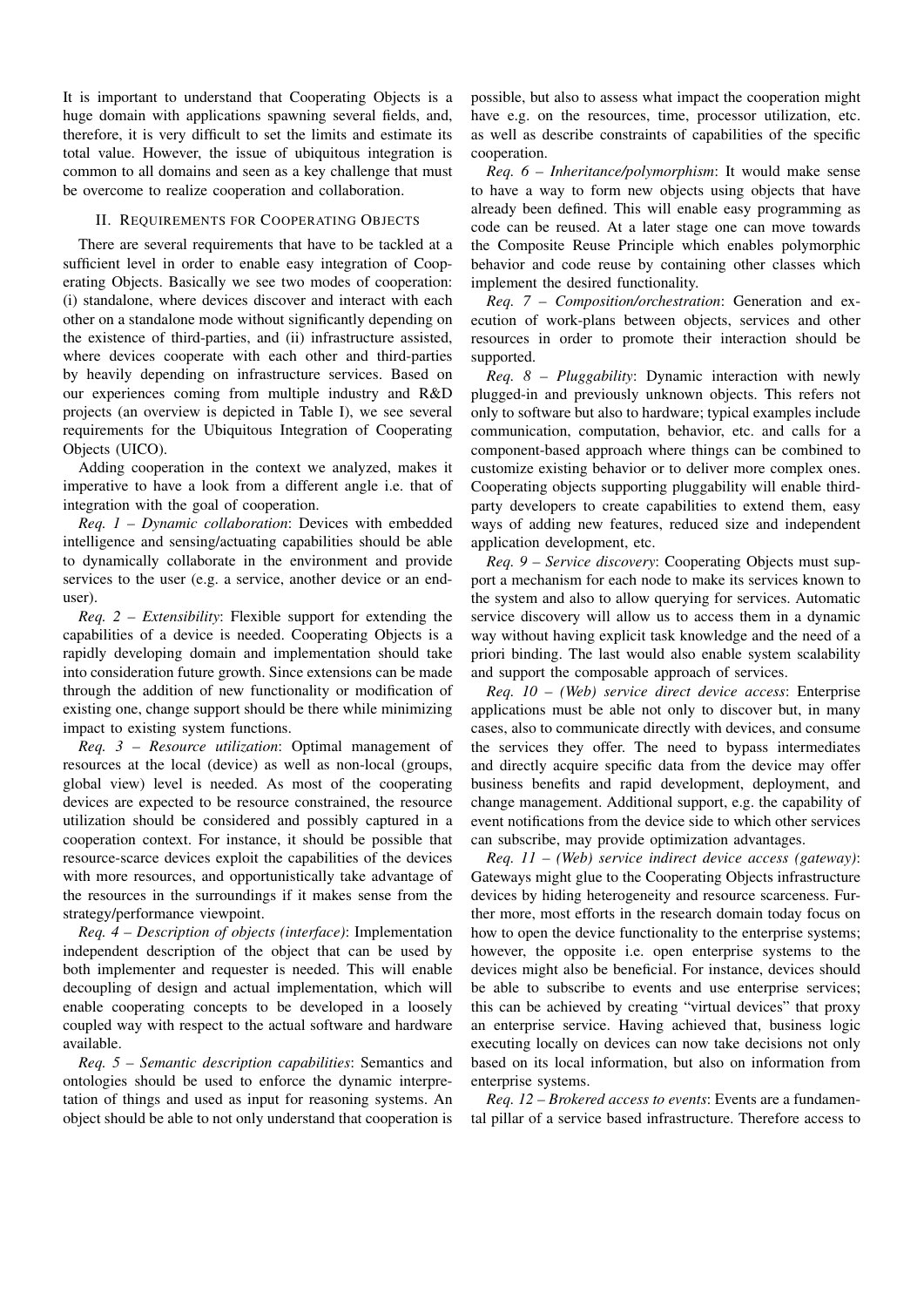these has to be eased. As many devices are expected to be mobile, and their on-line status often changes (including the services they host), buffered service invocation should be inplace to guarantee that any started process will continue when the device becomes available again (opportunistic networking).

*Req. 13 – Service life-cycle management*: In future infrastructures, various services are expected to be installed, updated, deleted, started, and stopped. Therefore, the requirement is to provide basic support on-device/in-infrastructure that can offer an open way of handling these issues.

*Req. 14 – Legacy device integration*: Devices of older generations should be also part of the new infrastructure. Although their role will be mostly providing (and not consuming) information, we have to make sure that this information can be acquired and transformed to fit in the new service-enabled infrastructure. The latter is expected to be achieved via the wrapping of them, e.g. with Web Services.

*Req. 15 – Historian*: In an information-rich infrastructure, logging of data, events, and the history of devices is needed. The historian is needed to offer logging of information to services, especially when an analysis of up-to-now behavior of devices and their services is needed.

*Req. 16 – Device management*: Service-enabled devices will contain both, static and dynamic data. This data can now be better and more reliably integrated, e.g. into enterprise systems. However, in order to manage large infrastructures, a common way of applying basic management tasks is needed. The device management requirement makes sure that at least on the middleware there is a way to hide heterogeneity and provide uniform access to device's and infrastructure's life cycle.

*Req. 17 – Security and privacy*: Security and privacy mechanisms should be considered. Access to the devices and their services will depend on the deployed security context and, therefore, basic functions should be supported. Similarly, the privacy should be preserved especially for devices operating in sensitive user areas, e.g. hospitals, households, etc.

*Req. 18 – Service monitoring*: As we anticipate a service based infrastructure, it should be possible to monitor the services and determine their status. Based on the continuous monitoring, key performance indicators can be acquired, e.g. responsiveness, reliability, performance, quality, etc.

## III. EVALUATION AND DISCUSSION

Several approaches exist, some of which focus only in enhancing networked embedded devices with on-device software, enabling the direct device-to-device collaboration; while others focus on partially device-agnostic approaches, making the infrastructure smarter in order to extract information and feed it to the appropriate applications. Our view is that an amalgamation of both approaches might bring significant benefits to all future IoT players. Therefore, we have focused on approaches where we had hands-on experiences developing them in the last years, and attempted to investigate commonalities such as design directions, requirement coverage, implementation methods, etc.

Table I shows an overview of the middleware systems that have been developed by the members of the CONET consortium, and a comparison based on the requirements that have been jointly defined (as described in section II). Thereby, we identify gaps and possible migration paths in order to provide true support for the ubiquitous integration of cooperating objects. The following middleware systems are included for comparison in Table I: Peer-to-Peer Pervasive Computing (3PC) [2]; SOCRADES Integration Architecture (SIA) [3]; Global Sensor Network (GSN) [4]; Wireless Sensor Network Center with Gateway Abstraction Layer (WSN-C) [5]; Orchestration Engine with Petri Nets - Continuum (SE1) [6] and Simulation Framework using smart devices (SE2); as well as the SOCRADES Orchestration Tools (SOT) [7]. Finally Table I also depicts our view on the significance of the requirements and whether these must, should, or could be present in the future cooperative IoT.

*Dynamic collaboration*: The functionality is partially covered by all approaches. However, we still feel it is necessary to specify until which extent an embedded device is "intelligent"; as well as to define the meaning of "collaboration" among objects and types of collaborations. In our opinion this is a "must" for any approach that will deal with the dynamic Cooperating Objects infrastructure.

*Extensibility*: This is partially covered mainly due to the fact that some approaches are very task or domain specific. Extensibility is a "must" and should cover not only communication protocols (the main focus of today's approaches) but be embedded on the architecture based on open standards. This implies standard interaction interfaces, and a modular structure with no hard bindings.

*Resource utilization*: We can see that this high-impact and important requirement is not covered by existing approaches. This is also attributable to the lack of common methods as well as the difficulty of assessing the resource impact during execution. This feature "must" be supported to enable resourcedriven approaches in a resource-constrained infrastructure.

*Description of objects (interface)*: This feature is quite well covered; however, still within specific implementations and is not open in standardized way. An intermediate mechanism for designing and deploying general types of descriptions widely understandable is still missing. We consider this a "must" feature because only implementation independent descriptions can allow the interaction between objects without the need of constant reconfiguration or re-programming.

*Semantic description capabilities*: There is partial support for semantics in our middlewares; however, the majority of embedded devices are not yet capable of embedding complete semantic descriptions about their capabilities. We consider this as a "should" feature as it will improve the dynamic knowledge based collaboration and enhance the cooperation capabilities of the objects.

*Inheritance/polymorphism*: Although partially supported, the focus is mostly on the inheritance in implementation rather than polymorphism. Cooperating Objects should inherit features from other objects, both physically and logically. We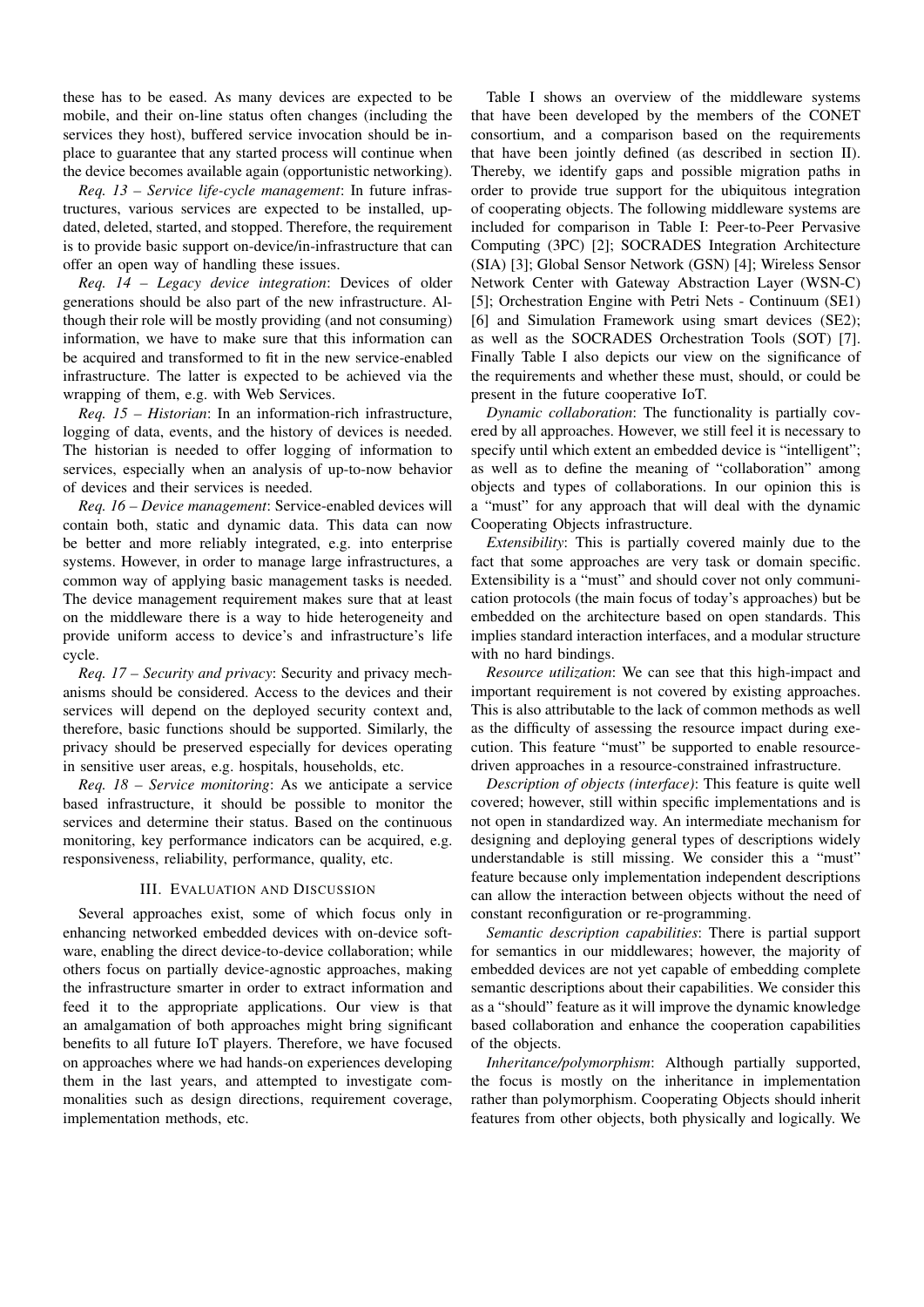| Table I |                                                       |  |  |  |  |  |  |  |  |  |
|---------|-------------------------------------------------------|--|--|--|--|--|--|--|--|--|
|         | OVERVIEW OF REQUIREMENTS COVERAGE BY UICO MIDDLEWARES |  |  |  |  |  |  |  |  |  |

|    |                                                 | <b>Middleware Approaches</b> |            |            |           |           |                 | <b>UICO</b> |                       |
|----|-------------------------------------------------|------------------------------|------------|------------|-----------|-----------|-----------------|-------------|-----------------------|
| ID | <b>UICO</b> Requirement                         | 3PC                          | <b>SIA</b> | <b>GSN</b> | WSN-C     | SE1       | SE <sub>2</sub> | SOT         | <b>Recommendation</b> |
| 1  | Dynamic collaboration                           |                              | $\bullet$  | $\bullet$  | $\bullet$ | $\bullet$ | $\bullet$       | $\bullet$   | ⊠                     |
|    | Extensibility                                   |                              |            | O          |           | $\bullet$ | $\circ$         | Ω           | ⊠                     |
| 3  | Resource utilization                            |                              |            | O          |           | $\bullet$ | О               | O           | ⊠                     |
| 4  | Description of objects (interface)              |                              | $\bullet$  | ∩          |           |           |                 |             | ⊠                     |
| 5. | Semantic description capabilities               |                              | Ο          | $\bullet$  | O         | O         | О               |             | ø                     |
| 6  | Inheritance/Polymorphism                        |                              | $\bullet$  | $\bullet$  | $\bullet$ | $\bullet$ | $\bullet$       | $\bullet$   | ø                     |
|    | Composition/Orchestration                       |                              |            | $\bullet$  |           |           | $\bullet$       |             | ⊠                     |
| 8  | Pluggability                                    |                              |            | Ω          |           | $\bullet$ | O               |             | ø                     |
| 9  | Service discovery                               |                              |            | ∩          |           |           |                 |             | ⊠                     |
| 10 | (Web) service direct devices access             |                              |            | O          | $\bullet$ |           |                 |             | V)                    |
| 11 | (Web) service indirect devices access (gateway) |                              |            | ⊖          | ()        |           | ∩               |             | V)                    |
| 12 | Brokered access to events                       |                              |            | $\bullet$  | $\bullet$ | $\bullet$ |                 | $\bullet$   | ø                     |
| 13 | Service life-cycle management                   |                              | $\bullet$  | ⊖          | Ω         | $\bullet$ | $\bullet$       | $\bullet$   | ø                     |
| 14 | Legacy device integration                       |                              |            | ∩          | $\bullet$ | $\bullet$ |                 |             | ⊠                     |
| 15 | Historian                                       |                              | $\bullet$  | $\bullet$  |           | O         | O               | Ω           |                       |
| 16 | Device management                               |                              | $\bullet$  | $\bullet$  | $\bullet$ | $\bullet$ | $\bigcirc$      | Ω           | V)                    |
| 17 | Security and privacy                            |                              | O          |            |           | O         | O               | O           | ⊠                     |
| 18 | Service monitoring                              |                              |            | ∩          | $\bullet$ | $\bullet$ | C               |             | ⊠                     |

<sup>•</sup> Covered  $\boxtimes$  Must be included  $\bigcirc$  Partially covered  $\boxtimes$  Should be include

 $\Box$  Could be included

consider this as a "should" since its existence would facilitate the automatic creation of new objects and the code reuse. In conjunction with semantics it would give us new capabilities for knowledge extraction.

*Composition/orchestration*: This is supported by the majority of middlewares as most of them assume service-based infrastructures where composition and orchestration are common. Dynamic workflows are not embeddable, so it is necessary to have a mechanism for representing complex workflows in embedded devices. Additionally, embedded devices do not associate automatically or engage in collaboration without a broker guiding the interactions; therefore, it is necessary to define standard ad-hoc communication patterns that two unknown embedded devices can follow in order to determine if it is possible to become associated in some manner. However, resource-constrained devices can also identify their own association capabilities by requesting support from infrastructure services. We consider this as a "must" as collaborations will be defined possibly as dynamic workflow interactions among objects.

*Pluggability*: Partially supported by existing approaches, we consider this as a "should" for future infrastructures. We can not fully envision future capabilities of devices, however, it should be possible to add modules (both in software and hardware) to enhance or provide new functionality needed to realize a cooperation scenario.

*Service discovery*: This is one of the key requirements (therefore a "must") as devices will need to discover each other and their capabilities before initiating collaborations. As we see almost all of the existing middlewares tackle this. Focus should be on approaches that provide discovery in a global way (and not only on local networks).

*(Web) service direct device access*: Most of the middlewares assume direct access to the devices and their functionalities. As we mentioned, this is of benefit to specific enterprise scenarios and, therefore, it is a "should" for the future infrastructures. However, we have to point out that the target here is mostly resource-rich devices, or devices that provide very lightweight methods of accessing their itineraries such as REST.

*(Web) service indirect device access (gateway)*: This requirement is partially supported by existing middlewares. A significant majority of devices (especially due to the miniaturization trend) is and will remain resource-constrained, incapable of accommodating direct access (or it does not make sense to realize that functionality). Gateways hiding the heterogeneity of hardware, software, communication protocols, etc. will mediate access to their features and enable easy integration. We consider this a "should" as it will allow us to integrate any kind of device to the global infrastructure.

*Brokered access to events*: An event-based cooperating objects infrastructure seems to be eminent in most of the middlewares. Event notifications are partly handled by the middlewares; however, the successful delivery of events is not guaranteed at the moment, unless it is explicitly stated. This is especially the case for constrained devices, which might not request any kind of acknowledgement for the events that are sent to subscribers in order to save resources. In this case, it would be necessary for such kind of devices to have access to a broker service supported by the infrastructure, which could take care of the guaranteed delivery. The broker service will

 $\bigcirc$  Partially covered  $\bigcirc$  Should be included  $\bigcirc$  Not covered  $\bigcirc$  Could be included